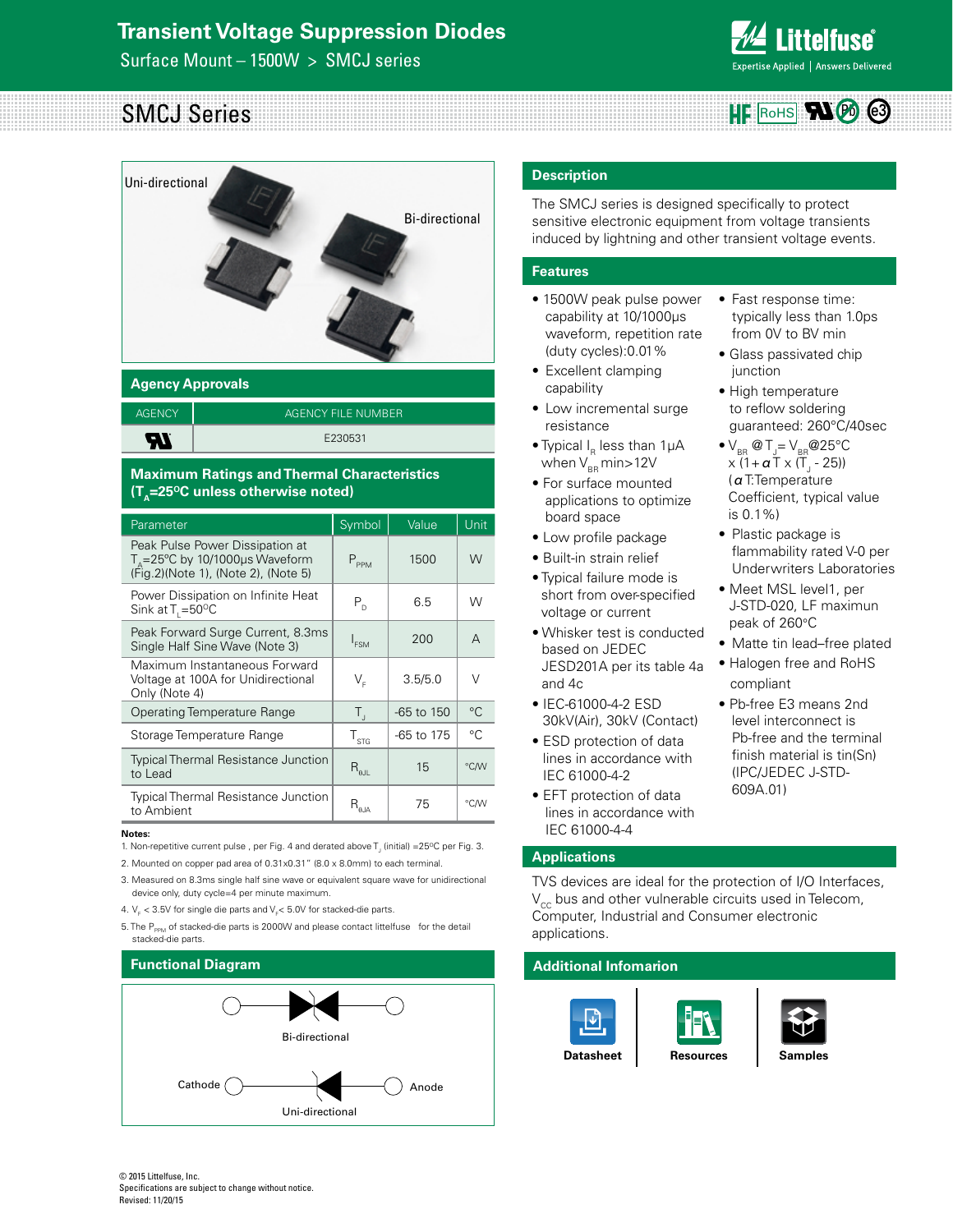Surface Mount – 1500W > SMCJ series

#### Electrical Characteristics (T<sub>A</sub>=25°C unless otherwise noted)

| Part<br>Number<br>(Uni) | Part<br>Number<br>(Bi) |            | Marking        | Reverse<br>Stand off<br>Voltage |            | <b>Breakdown</b><br>Voltage V <sub>BR</sub><br>(Volts) $@I_{T}$ | <b>Test</b><br>Current<br>۱+ | Maximum<br>Clamping<br>Voltage $\sqrt{\ }_{c}$                                               | Maximum<br>Peak<br>Pulse<br>Current I <sub>pp</sub> | Maximum<br>Reverse<br>Leakage IR              | Agency<br>Approval<br><b>FT.</b> |
|-------------------------|------------------------|------------|----------------|---------------------------------|------------|-----------------------------------------------------------------|------------------------------|----------------------------------------------------------------------------------------------|-----------------------------------------------------|-----------------------------------------------|----------------------------------|
|                         |                        | <b>UNI</b> | B <sub>1</sub> | $V_R$<br>(Volts)                | <b>MIN</b> | <b>MAX</b>                                                      | (mA)                         | $\begin{matrix} \mathbf{Q} & \mathbf{I}_{\text{pp}} \\ \mathbf{W} & \mathbf{W} \end{matrix}$ | (A)                                                 | $\begin{matrix} @V_R\\ ( \mu A) \end{matrix}$ |                                  |
| SMCJ5.0A                | SMCJ5.0CA              | <b>GDE</b> | <b>BDE</b>     | 5.0                             | 6.40       | 7.00                                                            | 10 <sup>°</sup>              | 9.2                                                                                          | 163.0                                               | 800                                           | X                                |
| SMCJ6.0A                | SMCJ6.0CA              | GDG        | <b>BDG</b>     | 6.0                             | 6.67       | 7.37                                                            | 10                           | 10.3                                                                                         | 145.7                                               | 800                                           | $\overline{X}$                   |
| SMCJ6.5A                | SMCJ6.5CA              | <b>GDK</b> | <b>BDK</b>     | 6.5                             | 7.22       | 7.98                                                            | 10                           | 11.2                                                                                         | 134.0                                               | 500                                           | $\overline{X}$                   |
| SMCJ7.0A                | SMCJ7.0CA              | <b>GDM</b> | <b>BDM</b>     | 7.0                             | 7.78       | 8.60                                                            | 10                           | 12.0                                                                                         | 125.0                                               | 200                                           | $\mathsf X$                      |
| SMCJ7.5A                | SMCJ7.5CA              | GDP        | <b>BDP</b>     | 7.5                             | 8.33       | 9.21                                                            | $\mathbf{1}$                 | 12.9                                                                                         | 116.3                                               | 100                                           | $\mathsf X$                      |
| SMCJ8.0A                | SMCJ8.0CA              | GDR        | <b>BDR</b>     | 8.0                             | 8.89       | 9.83                                                            | $\mathbf{1}$                 | 13.6                                                                                         | 110.3                                               | 50                                            | $\mathsf X$                      |
| SMCJ8.5A                | SMCJ8.5CA              | GDT        | <b>BDT</b>     | 8.5                             | 9.44       | 10.40                                                           | $\mathbf{1}$                 | 14.4                                                                                         | 104.2                                               | 20                                            | $\overline{\mathsf{X}}$          |
| SMCJ9.0A                | SMCJ9.0CA              | GDV        | <b>BDV</b>     | 9.0                             | 10.00      | 11.10                                                           | $\mathbf{1}$                 | 15.4                                                                                         | 97.4                                                | 10                                            | $\overline{\mathsf{X}}$          |
| SMCJ10A                 | SMCJ10CA               | <b>GDX</b> | <b>BDX</b>     | 10.0                            | 11.10      | 12.30                                                           | $\mathbf{1}$                 | 17.0                                                                                         | 88.3                                                | 5                                             | $\mathsf X$                      |
| SMCJ11A                 | SMCJ11CA               | GDZ        | <b>BDZ</b>     | 11.0                            | 12.20      | 13.50                                                           | $\mathbf{1}$                 | 18.2                                                                                         | 82.5                                                | 1                                             | $\overline{\mathsf{X}}$          |
| SMCJ12A                 | SMCJ12CA               | <b>GEE</b> | <b>BEE</b>     | 12.0                            | 13.30      | 14.70                                                           | $\mathbf{1}$                 | 19.9                                                                                         | 75.4                                                | $\mathbf{1}$                                  | $\overline{\mathsf{X}}$          |
| SMCJ13A                 | SMCJ13CA               | GEG        | <b>BEG</b>     | 13.0                            | 14.40      | 15.90                                                           | $\mathbf{1}$                 | 21.5                                                                                         | 69.8                                                | $\mathbf{1}$                                  | $\overline{\mathsf{X}}$          |
| SMCJ14A                 | SMCJ14CA               | GEK        | <b>BEK</b>     | 14.0                            | 15.60      | 17.20                                                           | $\mathbf{1}$                 | 23.2                                                                                         | 64.7                                                | $\mathbf{1}$                                  | $\mathsf X$                      |
| SMCJ15A                 | SMCJ15CA               | <b>GEM</b> | <b>BEM</b>     | 15.0                            | 16.70      | 18.50                                                           | $\mathbf{1}$                 | 24.4                                                                                         | 61.5                                                | $\mathbf{1}$                                  | $\overline{\mathsf{X}}$          |
| SMCJ16A                 | SMCJ16CA               | <b>GEP</b> | <b>BEP</b>     | 16.0                            | 17.80      | 19.70                                                           | $\mathbf{1}$                 | 26.0                                                                                         | 57.7                                                | $\mathbf{1}$                                  | $\overline{\mathsf{X}}$          |
| SMCJ17A                 | SMCJ17CA               | GER        | <b>BER</b>     | 17.0                            | 18.90      | 20.90                                                           | $\mathbf{1}$                 | 27.6                                                                                         | 54.4                                                | $\mathbf{1}$                                  | $\overline{\mathsf{X}}$          |
| SMCJ18A                 | SMCJ18CA               | GET        | <b>BET</b>     | 18.0                            | 20.00      | 22.10                                                           | $\mathbf{1}$                 | 29.2                                                                                         | 51.4                                                | $\mathbf{1}$                                  | $\overline{\mathsf{X}}$          |
| SMCJ20A                 | SMCJ20CA               | GEV        | <b>BEV</b>     | 20.0                            | 22.20      | 24.50                                                           | $\mathbf{1}$                 | 32.4                                                                                         | 46.3                                                | $\mathbf{1}$                                  | $\mathsf X$                      |
| SMCJ22A                 | SMCJ22CA               | GEX        | <b>BEX</b>     | 22.0                            | 24.40      | 26.90                                                           | $\mathbf{1}$                 | 35.5                                                                                         | 42.3                                                | $\mathbf{1}$                                  | $\overline{\mathsf{X}}$          |
| SMCJ24A                 | SMCJ24CA               | GEZ        | <b>BEZ</b>     | 24.0                            | 26.70      | 29.50                                                           | $\mathbf{1}$                 | 38.9                                                                                         | 38.6                                                | $\mathbf{1}$                                  | $\overline{\mathsf{X}}$          |
| SMCJ26A                 | SMCJ26CA               | <b>GFE</b> | <b>BFE</b>     | 26.0                            | 28.90      | 31.90                                                           | $\mathbf{1}$                 | 42.1                                                                                         | 35.7                                                | $\mathbf{1}$                                  | $\overline{\mathsf{X}}$          |
| SMCJ28A                 | SMCJ28CA               | GFG        | <b>BFG</b>     | 28.0                            | 31.10      | 34.40                                                           | $\mathbf{1}$                 | 45.4                                                                                         | 33.1                                                | $\mathbf{1}$                                  | X                                |
| SMCJ30A                 | SMCJ30CA               | GFK        | <b>BFK</b>     | 30.0                            | 33.30      | 36.80                                                           | $\mathbf{1}$                 | 48.4                                                                                         | 31.0                                                | $\mathbf{1}$                                  | $\overline{\mathsf{X}}$          |
| SMCJ33A                 | SMCJ33CA               | <b>GFM</b> | <b>BFM</b>     | 33.0                            | 36.70      | 40.60                                                           | $\mathbf{1}$                 | 53.3                                                                                         | 28.2                                                | $\mathbf{1}$                                  | $\overline{\mathsf{X}}$          |
| SMCJ36A                 | SMCJ36CA               | GFP        | <b>BFP</b>     | 36.0                            | 40.00      | 44.20                                                           | $\mathbf{1}$                 | 58.1                                                                                         | 25.9                                                | $\mathbf{1}$                                  | $\overline{\mathsf{X}}$          |
| SMCJ40A                 | SMCJ40CA               | GFR        | <b>BFR</b>     | 40.0                            | 44.40      | 49.10                                                           | $\mathbf{1}$                 | 64.5                                                                                         | 23.3                                                | $\mathbf{1}$                                  | $\mathsf X$                      |
| SMCJ43A                 | SMCJ43CA               | GFT        | <b>BFT</b>     | 43.0                            | 47.80      | 52.80                                                           | $\mathbf{1}$                 | 69.4                                                                                         | 21.7                                                | $\mathbf{1}$                                  | $\overline{\mathsf{X}}$          |
| SMCJ45A                 | SMCJ45CA               | GFV        | <b>BFV</b>     | 45.0                            | 50.00      | 55.30                                                           | $\mathbf{1}$                 | 72.7                                                                                         | 20.6                                                | $\mathbf{1}$                                  | $\overline{\mathsf{x}}$          |
| SMCJ48A                 | SMCJ48CA               | <b>GFX</b> | <b>BFX</b>     | 48.0                            | 53.30      | 58.90                                                           | $\mathbf{1}$                 | 77.4                                                                                         | 19.4                                                | $\mathbf{1}$                                  | $\overline{\mathsf{X}}$          |
| SMCJ51A                 | SMCJ51CA               | GFZ        | <b>BFZ</b>     | 51.0                            | 56.70      | 62.70                                                           | $\mathbf{1}$                 | 82.4                                                                                         | 18.2                                                | $\mathbf{1}$                                  | $\mathsf X$                      |
| SMCJ54A                 | SMCJ54CA               | GGE        | <b>BGE</b>     | 54.0                            | 60.00      | 66.30                                                           | $\mathbf{1}$                 | 87.1                                                                                         | 17.3                                                | $\mathbf{1}$                                  | $\overline{\mathsf{X}}$          |
| SMCJ58A                 | SMCJ58CA               | GGG        | <b>BGG</b>     | 58.0                            | 64.40      | 71.20                                                           | $\mathbf{1}$                 | 93.6                                                                                         | 16.1                                                | $\mathbf{1}$                                  | $\mathsf X$                      |
| SMCJ60A                 | SMCJ60CA               | GGK        | <b>BGK</b>     | 60.0                            | 66.70      | 73.70                                                           | $\mathbf{1}$                 | 96.8                                                                                         | 15.5                                                | $\mathbf{1}$                                  | $\mathsf X$                      |
| SMCJ64A                 | SMCJ64CA               | GGM        | <b>BGM</b>     | 64.0                            | 71.10      | 78.60                                                           | $\mathbf{1}$                 | 103.0                                                                                        | 14.6                                                | $\mathbf{1}$                                  | $\mathsf X$                      |
| SMCJ70A                 | SMCJ70CA               | GGP        | <b>BGP</b>     | 70.0                            | 77.80      | 86.00                                                           | $\mathbf{1}$                 | 113.0                                                                                        | 13.3                                                | $\mathbf{1}$                                  | $\overline{X}$                   |
| SMCJ75A                 | SMCJ75CA               | GGR        | <b>BGR</b>     | 75.0                            | 83.30      | 92.10                                                           | $\mathbf{1}$                 | 121.0                                                                                        | 12.4                                                | $\mathbf{1}$                                  | $\mathsf X$                      |
| SMCJ78A                 | SMCJ78CA               | GGT        | <b>BGT</b>     | 78.0                            | 86.70      | 95.80                                                           | $\mathbf{1}$                 | 126.0                                                                                        | 11.9                                                | $\mathbf{1}$                                  | $\overline{\mathsf{X}}$          |
| SMCJ85A                 | SMCJ85CA               | GGV        | <b>BGV</b>     | 85.0                            | 94.40      | 104.00                                                          | $\mathbf{1}$                 | 137.0                                                                                        | 11.0                                                | $\mathbf{1}$                                  | $\overline{\mathsf{X}}$          |
| SMCJ90A                 | SMCJ90CA               | GGX        | <b>BGX</b>     | 90.0                            | 100.00     | 111.00                                                          | $\mathbf{1}$                 | 146.0                                                                                        | 10.3                                                | 1                                             | $\mathsf X$                      |
| SMCJ100A                | SMCJ100CA              | GGZ        | BGZ            | 100.0                           | 111.00     | 123.00                                                          | $\mathbf{1}$                 | 162.0                                                                                        | 9.3                                                 | $\mathbf{1}$                                  | X                                |
| SMCJ110A                | SMCJ110CA              | <b>GHE</b> | <b>BHE</b>     | 110.0                           | 122.00     | 135.00                                                          | $\mathbf{1}$                 | 177.0                                                                                        | 8.5                                                 | $\mathbf{1}$                                  | X                                |
| SMCJ120A                | SMCJ120CA              | GHG        | <b>BHG</b>     | 120.0                           | 133.00     | 147.00                                                          | 1                            | 193.0                                                                                        | 7.8                                                 | 1                                             | X                                |
| SMCJ130A                | SMCJ130CA              | <b>GHK</b> | <b>BHK</b>     | 130.0                           | 144.00     | 159.00                                                          | $\mathbf{1}$                 | 209.0                                                                                        | 7.2                                                 | $\mathbf{1}$                                  | $\mathsf X$                      |
| SMCJ150A                | SMCJ150CA              | <b>GHM</b> | <b>BHM</b>     | 150.0                           | 167.00     | 185.00                                                          | 1                            | 243.0                                                                                        | 6.2                                                 | $\mathbf{1}$                                  | X                                |
| SMCJ160A                | SMCJ160CA              | GHP        | <b>BHP</b>     | 160.0                           | 178.00     | 197.00                                                          | $\mathbf{1}$                 | 259.0                                                                                        | 5.8                                                 | $\mathbf{1}$                                  | X                                |
| SMCJ170A                | SMCJ170CA              | GHR        | BHR            | 170.0                           | 189.00     | 209.00                                                          | $\mathbf{1}$                 | 275.0                                                                                        | 5.5                                                 | 1                                             | X                                |
| SMCJ180A                | SMCJ180CA              | GHT        | <b>BHT</b>     | 180.0                           | 201.00     | 222.00                                                          | $\mathbf{1}$                 | 292.0                                                                                        | 5.1                                                 | $\mathbf{1}$                                  | $\mathsf X$                      |
| SMCJ200A                | SMCJ200CA              | GHV        | BHV            | 200.0                           | 224.00     | 247.00                                                          | $\mathbf{1}$                 | 324.0                                                                                        | 4.6                                                 | $\mathbf{1}$                                  | X                                |
| SMCJ220A                | SMCJ220CA              | <b>GHX</b> | <b>BHX</b>     | 220.0                           | 246.00     | 272.00                                                          | $\mathbf{1}$                 | 356.0                                                                                        | 4.2                                                 | $\mathbf{1}$                                  | X                                |
| SMCJ250A                | SMCJ250CA              | GHZ        | BHZ            | 250.0                           | 279.00     | 309.00                                                          | $\mathbf{1}$                 | 405.0                                                                                        | 3.7                                                 | $\mathbf{1}$                                  | Х                                |
| SMCJ300A                | SMCJ300CA              | <b>GJE</b> | <b>BJE</b>     | 300.0                           | 335.00     | 371.00                                                          | $\mathbf{1}$                 | 486.0                                                                                        | 3.1                                                 | $\mathbf{1}$                                  | $\mathsf X$                      |
| SMCJ350A                | SMCJ350CA              | GJG        | <b>BJG</b>     | 350.0                           | 391.00     | 432.00                                                          | 1                            | 567.0                                                                                        | 2.6                                                 | $\mathbf{1}$                                  | X                                |
| SMCJ400A                | SMCJ400CA              | <b>GJK</b> | <b>BJK</b>     | 400.0                           | 447.00     | 494.00                                                          | $\mathbf{1}$                 | 648.0                                                                                        | 2.3                                                 | $\mathbf{1}$                                  | X                                |
| SMCJ440A                | SMCJ440CA              | <b>GJM</b> | <b>BJM</b>     | 440.0                           | 492.00     | 543.00                                                          | $\mathbf{1}$                 | 713.0                                                                                        | 2.1                                                 | $\mathbf{1}$                                  | Χ                                |
|                         |                        |            |                |                                 |            |                                                                 |                              |                                                                                              |                                                     |                                               |                                  |

For bidirectional type having V<sub>R</sub> of 10 volts and less, the I<sub>R</sub> limit is double.<br>For parts without A , the V<sub>BR</sub> is ± 10% and V<sub>c</sub> is 5% higher than with A parts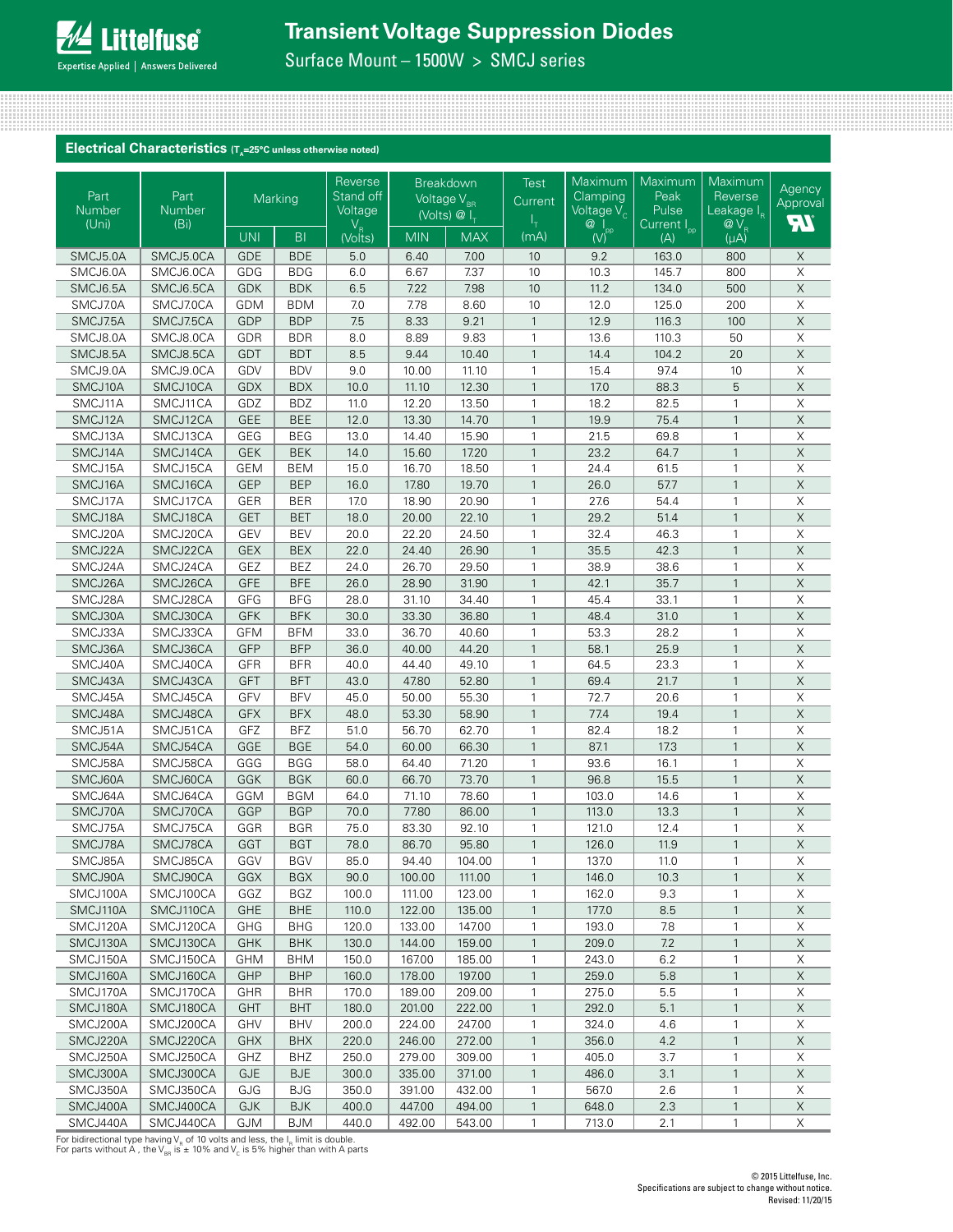Surface Mount – 1500W > SMCJ series



#### **I-V Curve Characteristics**





- P<sub>PPM</sub> Peak Pulse Power Dissipation -- Max power dissipation
- **V<sub>s</sub>** Stand-off Voltage -- Maximum voltage that can be applied to the TVS without operation
- **V<sub>BR</sub> Breakdown Voltage** -- Maximum voltage that flows though the TVS at a specified test current (I<sub>r</sub>)
- V<sub>c</sub> Clamping Voltage -- Peak voltage measured across the TVS at a specified Ippm (peak impulse current)
- $I_{R}$  **Reverse Leakage Current** -- Current measured at  $V_{R}$
- **V.** Forward Voltage Drop for Uni-directional

#### Ratings and Characteristic Curves (T<sub>A</sub>=25°C unless otherwise noted)



#### **Figure 2 - Peak Pulse Power Rating**



#### **continues on next page.**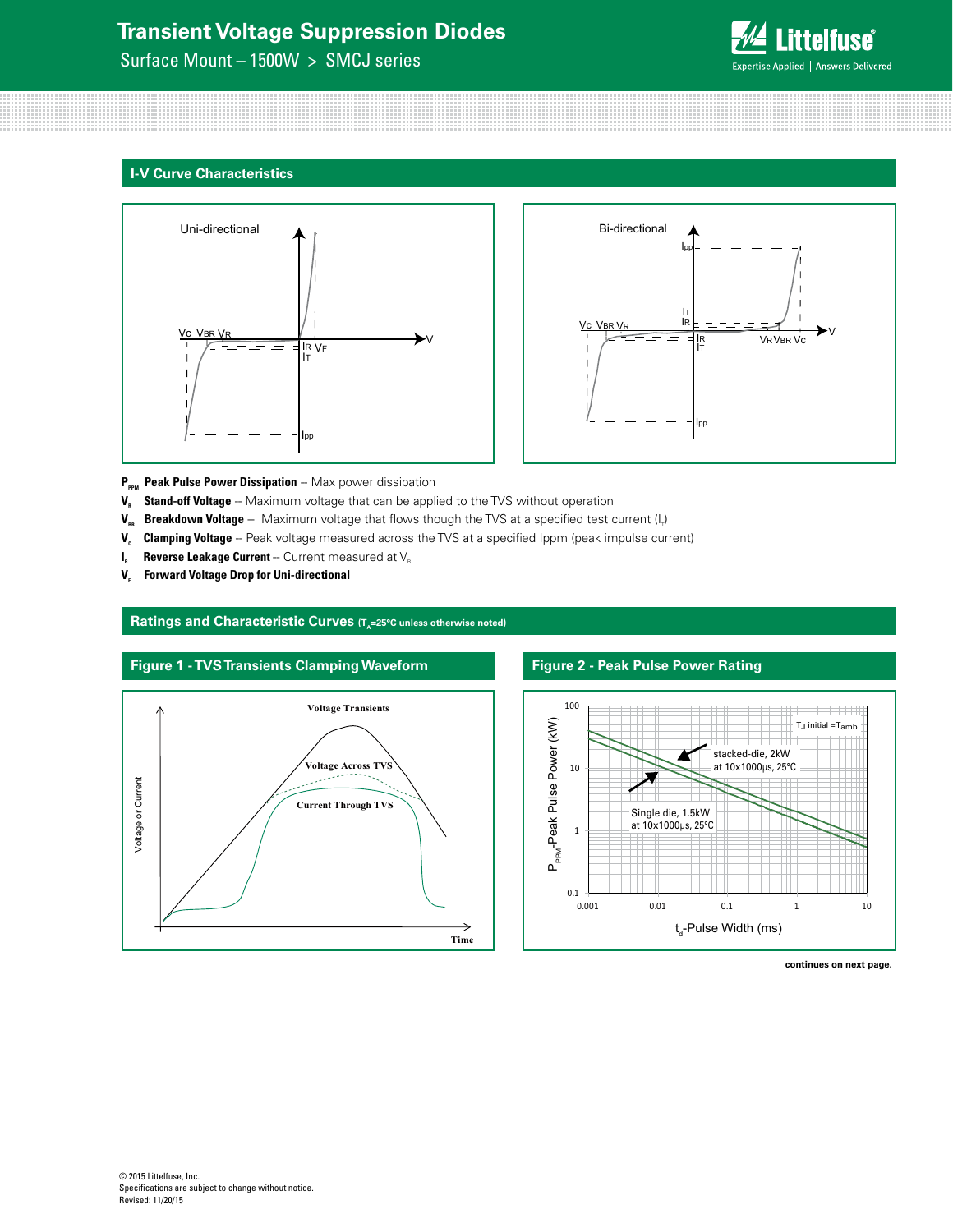

Surface Mount – 1500W > SMCJ series

Ratings and Characteristic Curves (T<sub>A</sub>=25°C unless otherwise noted) (Continued)



#### **Figure 5 - Typical Junction Capacitance**









**Figure 4 - Pulse Waveform**



t-Time (ms)





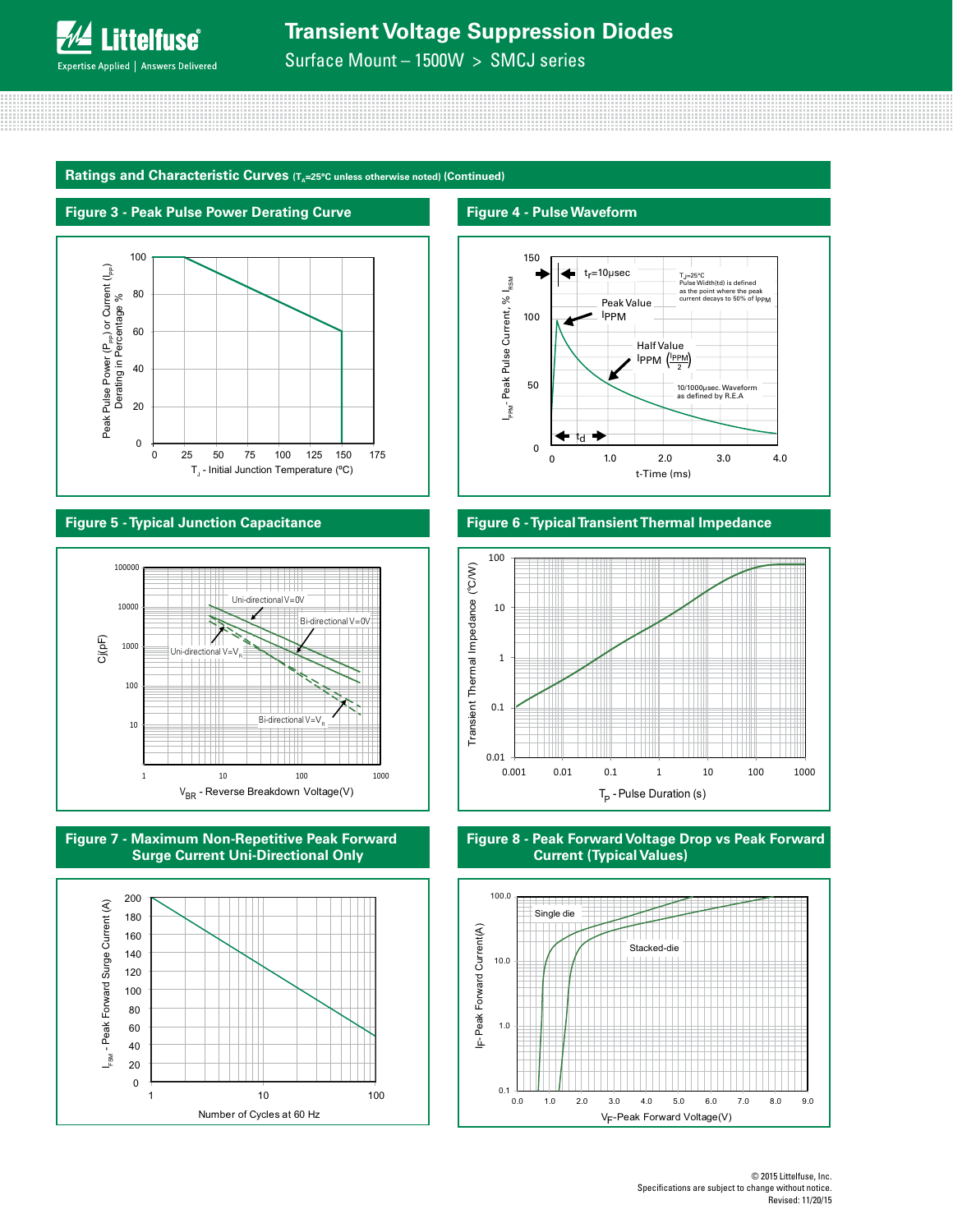Surface Mount – 1500W > SMCJ series



#### **Soldering Parameters**

| <b>Reflow Condition</b>            |                                                    | Lead–free<br>assembly |  |
|------------------------------------|----------------------------------------------------|-----------------------|--|
|                                    | - Temperature Min (T <sub>s(min</sub> )            | $150^{\circ}$ C       |  |
| Pre Heat                           | - Temperature Max (T <sub>s(max)</sub> )           | $200^{\circ}$ C       |  |
|                                    | - Time (min to max) (t)                            | 60 - 180 secs         |  |
| to peak                            | Average ramp up rate (Liquidus Temp $(T_{\Delta})$ | 3°C/second max        |  |
|                                    | $T_{S(max)}$ to $T_A$ - Ramp-up Rate               | 3°C/second max        |  |
| Reflow                             | - Temperature $(T_{\Delta})$ (Liquidus)            | $217^{\circ}$ C       |  |
|                                    | - Time (min to max) (t)                            | $60 - 150$ seconds    |  |
| Peak Temperature (T <sub>D</sub> ) |                                                    | 260+0/-5 °C           |  |
| Temperature $(t_{n})$              | Time within 5°C of actual peak                     | $20 - 40$ seconds     |  |
| Ramp-down Rate                     |                                                    | 6°C/second max        |  |
|                                    | Time 25°C to peak Temperature (T <sub>a</sub> )    | 8 minutes Max.        |  |
| Do not exceed                      |                                                    | $260^{\circ}$ C       |  |



#### **Environmental Specifications**

| <b>High Temp. Storage</b>  | JESD22-A103              |
|----------------------------|--------------------------|
| <b>HTRB</b>                | JESD22-A108              |
| <b>Temperature Cycling</b> | JESD22-A104              |
| <b>MSL</b>                 | JEDEC-J-STD-020, Level 1 |
| H3TRB                      | JESD22-A101              |
| <b>RSH</b>                 | JFSD22-A111              |

#### **Physical Specifications**

| Weight          | 0.007 ounce, 0.21 grams                                              |
|-----------------|----------------------------------------------------------------------|
| Case            | JEDEC DO214AB. Molded plastic body<br>over glass passivated junction |
| <b>Polarity</b> | Color band denotes positive end<br>(cathode) except Bidirectional.   |
| <b>Terminal</b> | Matte Tin-plated leads, Solderable per<br>JFSD22-B102                |

#### **Dimensions**

**A**

# **DO-214AB (SMC J-Bend) C Cathode Band** (for Uni-directional products only)



| Dimensions |            | Inches     | <b>Millimeters</b> |            |  |
|------------|------------|------------|--------------------|------------|--|
|            | <b>Min</b> | <b>Max</b> | Min                | <b>Max</b> |  |
| A          | 0.114      | 0.126      | 2.900              | 3.200      |  |
| B          | 0.260      | 0.280      | 6.600              | 7.110      |  |
| C          | 0.220      | 0.245      | 5.590              | 6.220      |  |
| D          | 0.079      | 0.103      | 2.060              | 2.620      |  |
| E          | 0.030      | 0.060      | 0.760              | 1.520      |  |
| F          |            | 0.008      |                    | 0.203      |  |
| G          | 0.305      | 0.320      | 7.750              | 8.130      |  |
| Н          | 0.006      | 0.012      | 0.152              | 0.305      |  |
|            | 0.129      |            | 3.300              |            |  |
| J          | 0.094      |            | 2.400              |            |  |
| K          |            | 0.165      |                    | 4.200      |  |
|            | 0.094      |            | 2.400              |            |  |

© 2015 Littelfuse, Inc. Specifications are subject to change without notice. Revised: 11/20/15